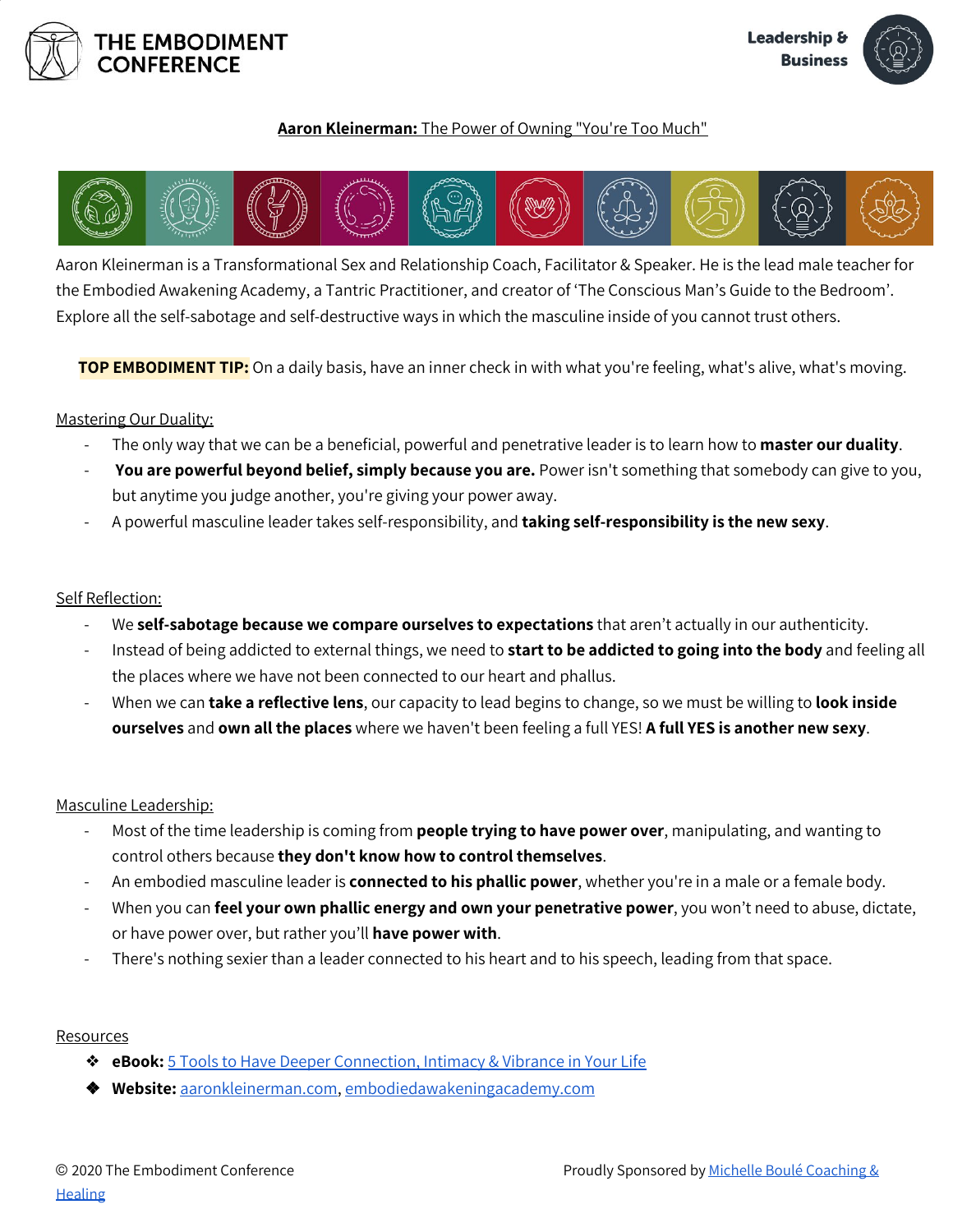



# **Aaron Kleinerman**